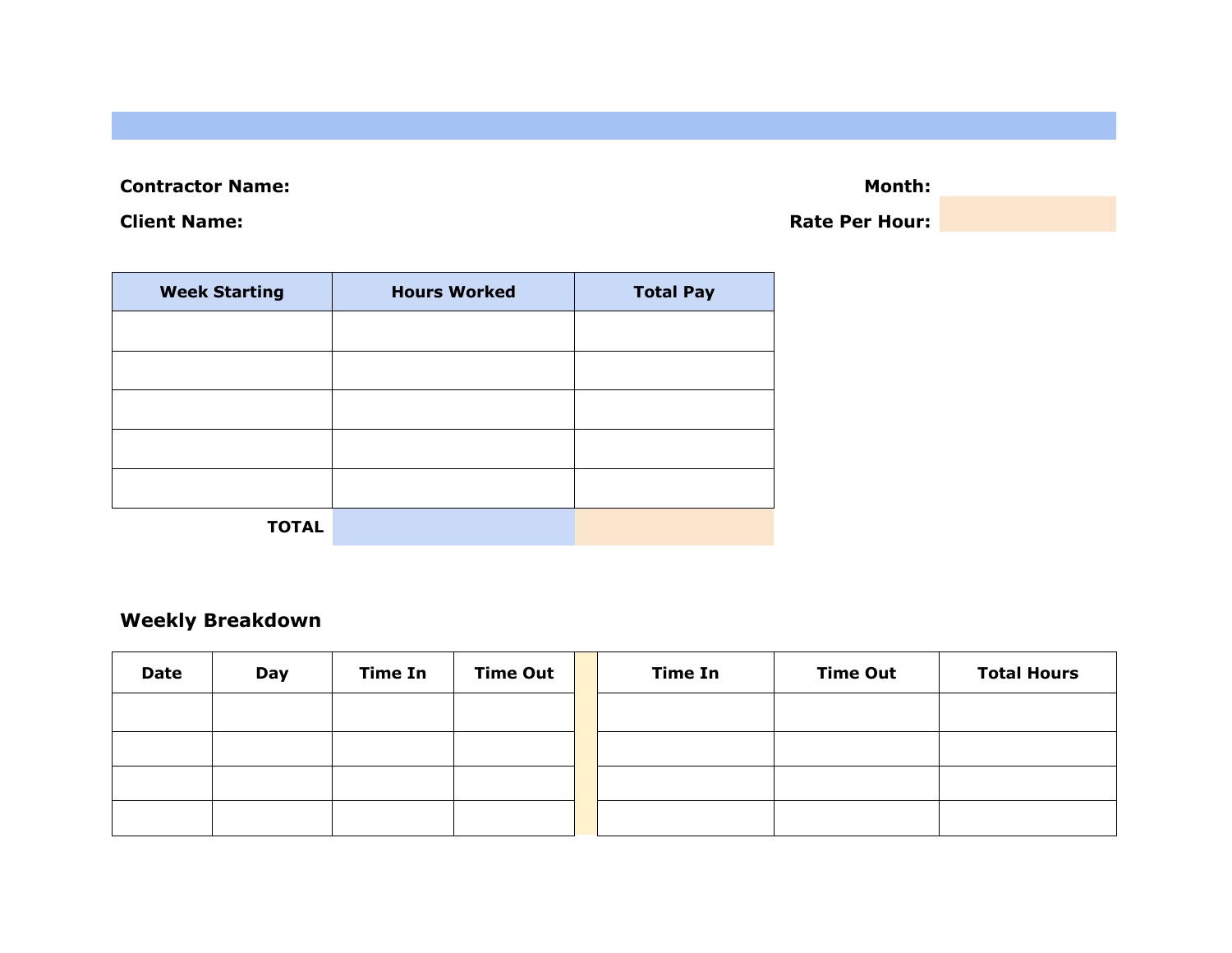| Total Hours (1st |  |  |  |  |  |  |  |
|------------------|--|--|--|--|--|--|--|

| <b>Date</b> | Day | <b>Time In</b> | <b>Time Out</b> | <b>Time In</b> | <b>Time Out</b> | <b>Total Hours</b> |
|-------------|-----|----------------|-----------------|----------------|-----------------|--------------------|
|             |     |                |                 |                |                 |                    |
|             |     |                |                 |                |                 |                    |
|             |     |                |                 |                |                 |                    |
|             |     |                |                 |                |                 |                    |
|             |     |                |                 |                |                 |                    |
|             |     |                |                 |                |                 |                    |
|             |     |                |                 |                |                 |                    |

Total Hours (2nd Week)

| <b>Date</b> | Day | <b>Time In</b> | <b>Time Out</b> | <b>Time In</b> | <b>Time Out</b> | <b>Total Hours</b> |
|-------------|-----|----------------|-----------------|----------------|-----------------|--------------------|
|             |     |                |                 |                |                 |                    |
|             |     |                |                 |                |                 |                    |
|             |     |                |                 |                |                 |                    |
|             |     |                |                 |                |                 |                    |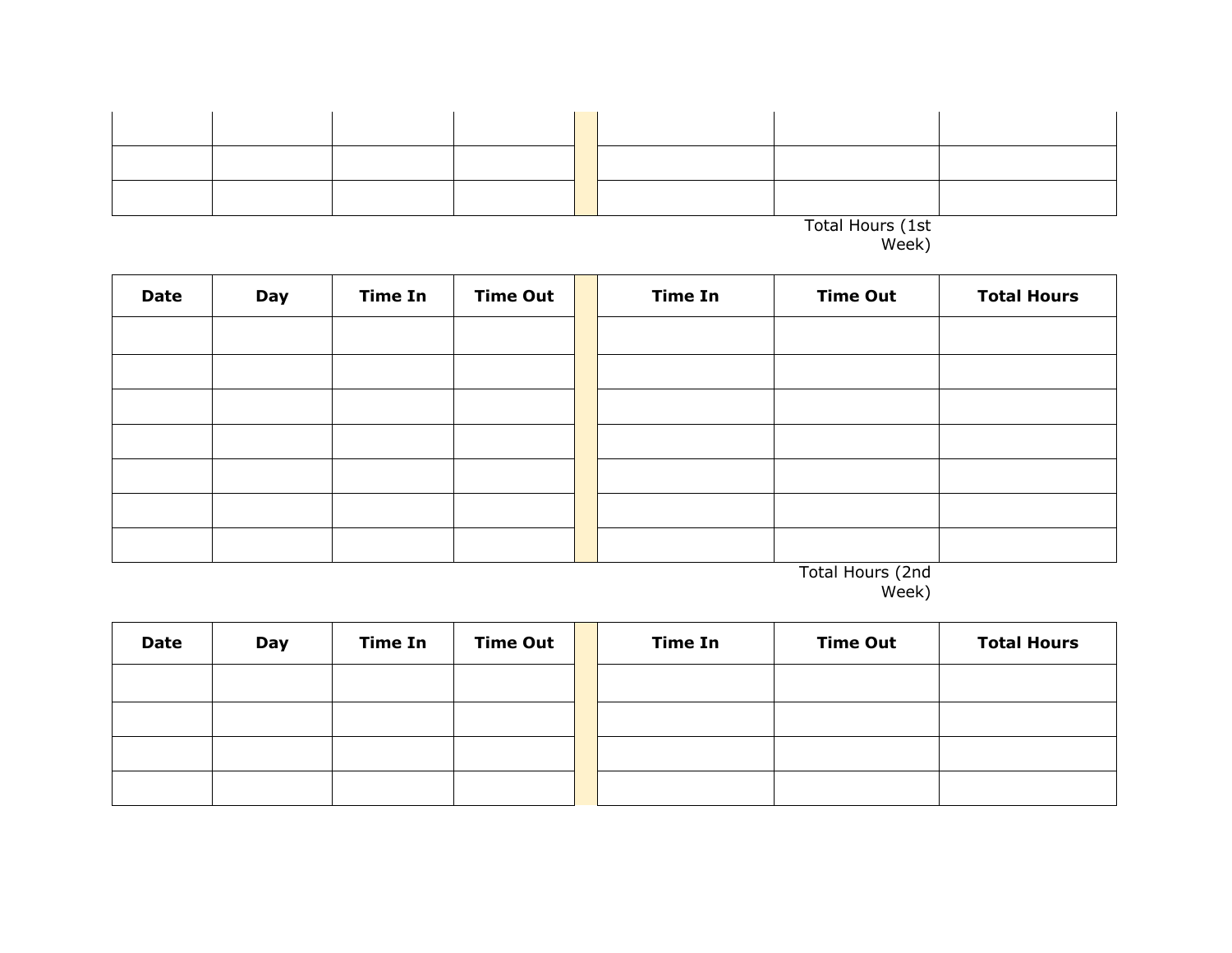| Total Hours (3rd<br>Week) |  |  |  |  |  |  |  |
|---------------------------|--|--|--|--|--|--|--|

| <b>Date</b> | Day | <b>Time In</b> | <b>Time Out</b> | <b>Time In</b> | <b>Time Out</b> | <b>Total Hours</b> |
|-------------|-----|----------------|-----------------|----------------|-----------------|--------------------|
|             |     |                |                 |                |                 |                    |
|             |     |                |                 |                |                 |                    |
|             |     |                |                 |                |                 |                    |
|             |     |                |                 |                |                 |                    |
|             |     |                |                 |                |                 |                    |
|             |     |                |                 |                |                 |                    |
|             |     |                |                 |                |                 |                    |

Total Hours (4th Week)

| <b>Date</b> | Day | <b>Time In</b> | <b>Time Out</b> | <b>Time In</b> | <b>Time Out</b> | <b>Total Hours</b> |
|-------------|-----|----------------|-----------------|----------------|-----------------|--------------------|
|             |     |                |                 |                |                 |                    |
|             |     |                |                 |                |                 |                    |
|             |     |                |                 |                |                 |                    |
|             |     |                |                 |                |                 |                    |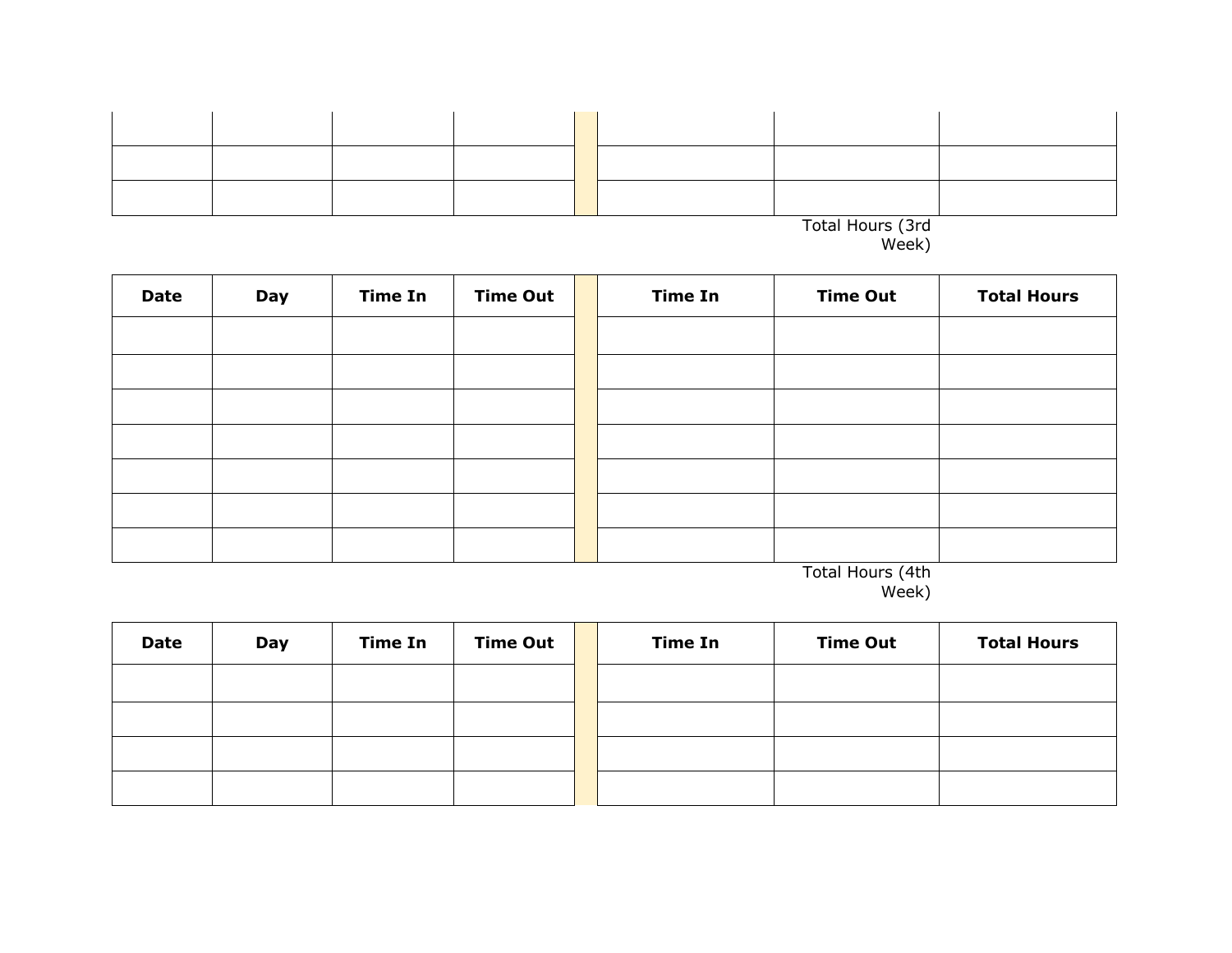

**Contractor Signature:** 

**Client Signature:**

Brought to you by TimeDoctor.com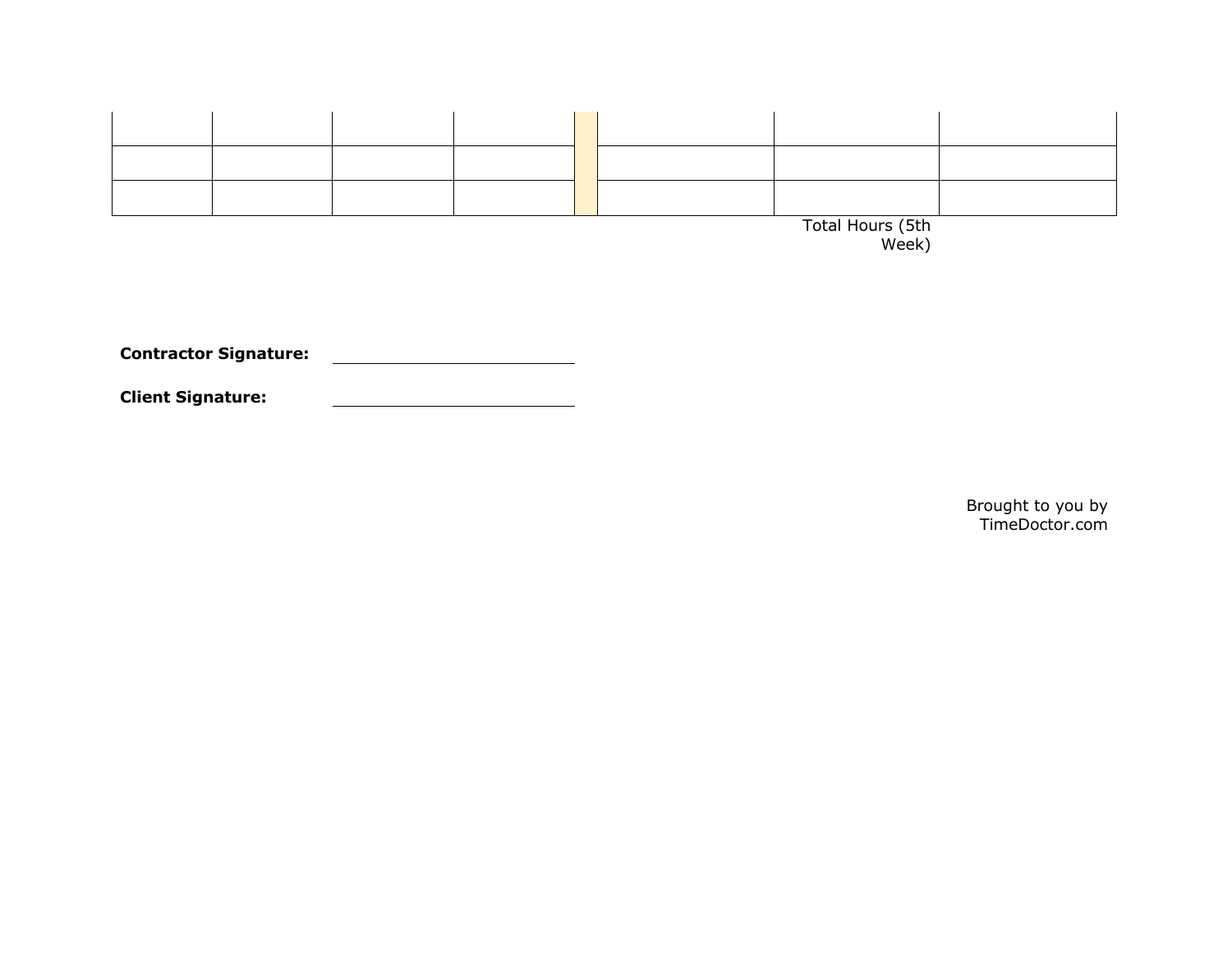## **Time Doctor Agency**

**Contractor Name:** John Doe **Month:** November 2020

**Client Name: Client Name:** Jane Doe **Rate Per Hour:** \$150.00

| <b>Week Starting</b> | <b>Hours Worked</b> | <b>Total Pay</b> |
|----------------------|---------------------|------------------|
| 10/26/2020           | 33:32               | \$5,030.00       |
| 11/2/2020            | 34:30               | \$5,175.00       |
| 11/9/2020            | 35:00               | \$5,250.00       |
| 11/16/2020           | 40:00               | \$6,000.00       |
| 11/23/2020           | 5:00                | \$750.00         |
| TOTAL                | 148:02              | \$22,205.00      |

## **Weekly Breakdown**

| <b>Date</b> | Day       | <b>Time In</b> | <b>Time Out</b> | Time In   | <b>Time Out</b> | <b>Total Hours</b> |
|-------------|-----------|----------------|-----------------|-----------|-----------------|--------------------|
| 10/26/2020  | Monday    | $8:00$ AM      | 11:00 AM        | 1:00 PM   | 5:00 PM         | 7:00               |
| 10/27/2020  | Tuesday   | 8:30 AM        | 10:45 AM        | 1:00 PM   | 5:00 PM         | 6:15               |
| 10/28/2020  | Wednesday | $8:00$ AM      | 11:00 AM        | 1:23 PM   | 5:00 PM         | 6:37               |
| 10/29/2020  | Thursday  | $8:00$ AM      | 11:00 AM        | $1:10$ PM | 5:00 PM         | 6:50               |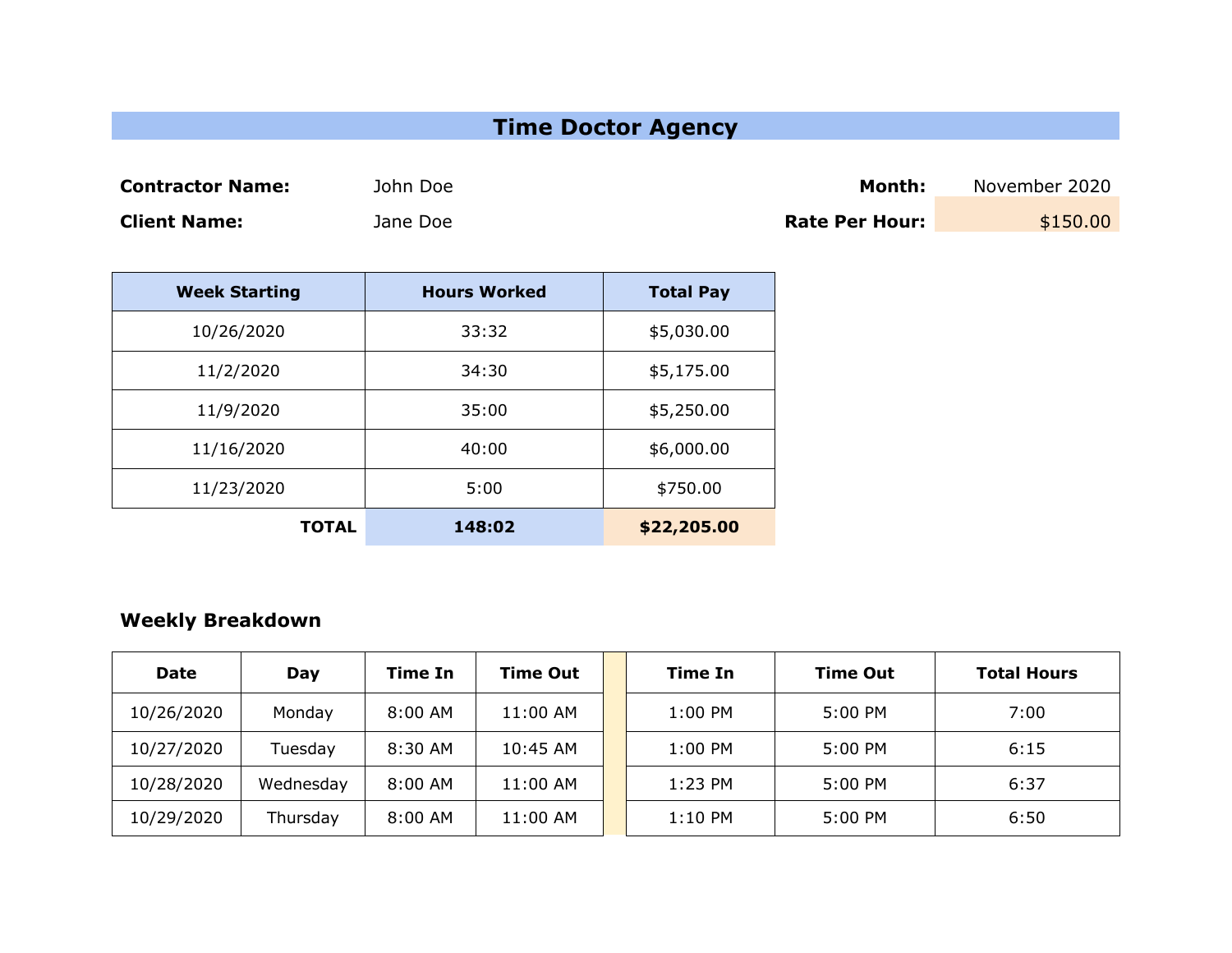| 10/30/2020 | Friday   | 8:10 AM | 11:00 AM | 1:00 PM | 5:00 PM          | 6:50  |
|------------|----------|---------|----------|---------|------------------|-------|
| 10/31/2020 | Saturday |         |          |         |                  | 0:00  |
| 11/1/2020  | Sunday   |         |          |         |                  | 0:00  |
|            |          |         |          |         | Total Hours (1st | スス・スフ |

Week) **33:32**

| <b>Date</b> | Day       | <b>Time In</b> | <b>Time Out</b> | <b>Time In</b> | <b>Time Out</b> | <b>Total Hours</b> |
|-------------|-----------|----------------|-----------------|----------------|-----------------|--------------------|
| 11/2/2020   | Monday    | 8:00 AM        | 11:00 AM        | 1:00 PM        | 3:00 PM         | 5:00               |
| 11/3/2020   | Tuesday   | 8:00 AM        | 11:00 AM        | $1:00$ PM      | 5:00 PM         | 7:00               |
| 11/4/2020   | Wednesday | 8:00 AM        | 11:00 AM        | 1:00 PM        | 5:00 PM         | 7:00               |
| 11/5/2020   | Thursday  | $8:00$ AM      | 11:00 AM        | $1:00$ PM      | 5:00 PM         | 7:00               |
| 11/6/2020   | Friday    | 8:00 AM        | 11:00 AM        | 1:00 PM        | 5:00 PM         | 7:00               |
| 11/7/2020   | Saturday  | 9:00 AM        | 10:30 AM        |                |                 | 1:30               |
| 11/8/2020   | Sunday    |                |                 |                |                 | 0:00               |

Total Hours (2nd Week) **34:30**

| <b>Date</b> | Day       | Time In   | <b>Time Out</b> | Time In   | <b>Time Out</b> | <b>Total Hours</b> |
|-------------|-----------|-----------|-----------------|-----------|-----------------|--------------------|
| 11/9/2020   | Monday    | $8:00$ AM | 11:00 AM        | 1:00 PM   | 5:00 PM         | 7:00               |
| 11/10/2020  | Tuesday   | $8:00$ AM | 11:00 AM        | $1:00$ PM | 5:00 PM         | 7:00               |
| 11/11/2020  | Wednesday | 8:00 AM   | 11:00 AM        | $1:00$ PM | 5:00 PM         | 7:00               |
| 11/12/2020  | Thursday  | $8:00$ AM | 11:00 AM        | $1:00$ PM | 5:00 PM         | 7:00               |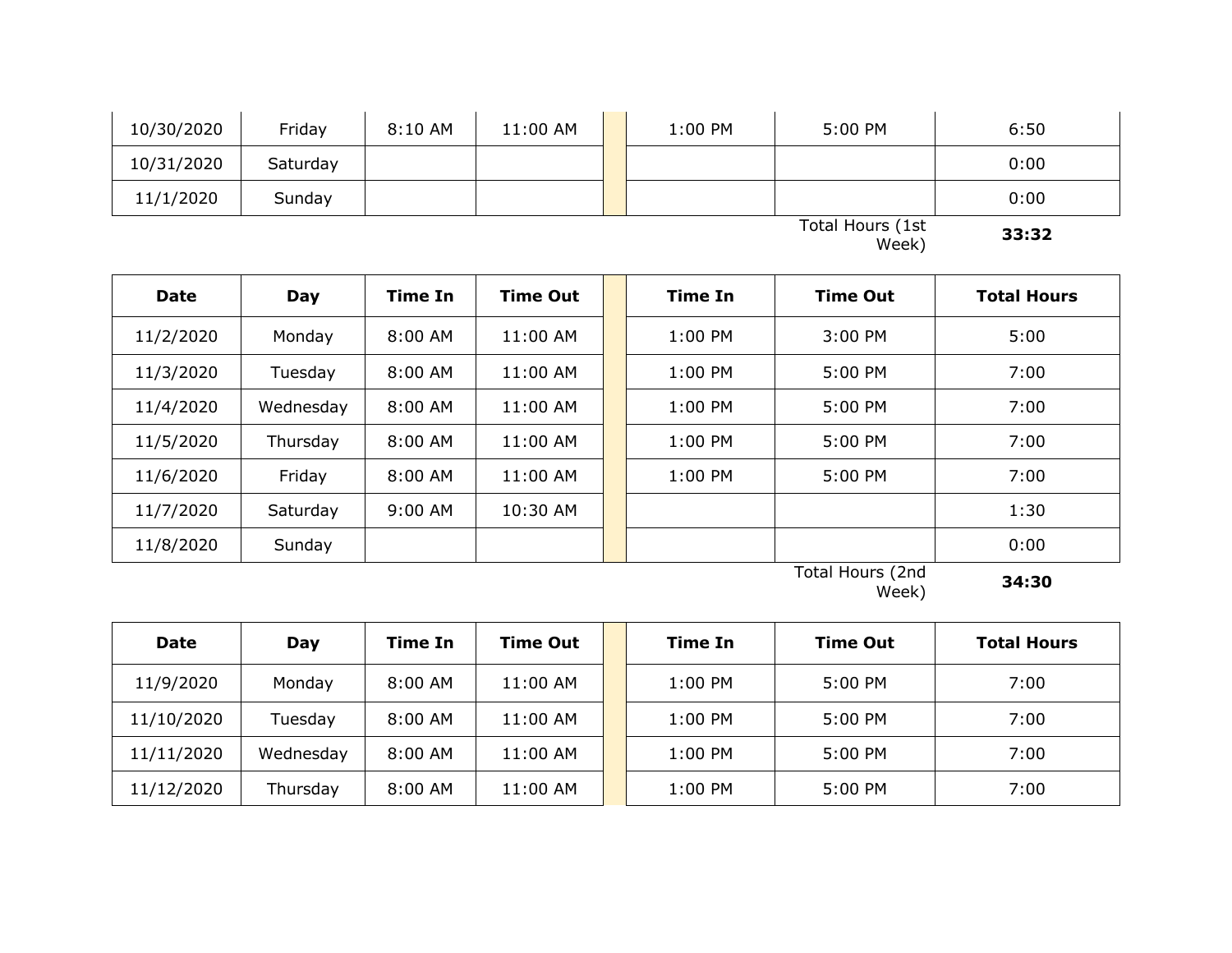| 11/13/2020 | Friday   | 8:00 AM | 11:00 AM | 1:00 PM | 5:00 PM          | 7:00         |
|------------|----------|---------|----------|---------|------------------|--------------|
| 11/14/2020 | Saturday |         |          |         |                  | 0:00         |
| 11/15/2020 | Sunday   |         |          |         |                  | 0:00         |
|            |          |         |          |         | Total Hours (3rd | <b>35.UV</b> |

Week) **35:00**

| <b>Date</b> | Day       | Time In   | <b>Time Out</b> | Time In   | <b>Time Out</b> | <b>Total Hours</b> |
|-------------|-----------|-----------|-----------------|-----------|-----------------|--------------------|
| 11/16/2020  | Monday    | $8:00$ AM | $11:00$ AM      | $1:00$ PM | 6:00 PM         | 8:00               |
| 11/17/2020  | Tuesday   | 8:00 AM   | 11:00 AM        | $1:00$ PM | $6:00$ PM       | 8:00               |
| 11/18/2020  | Wednesday | 8:00 AM   | 11:00 AM        | $1:00$ PM | 6:00 PM         | 8:00               |
| 11/19/2020  | Thursday  | 8:00 AM   | 11:00 AM        | $1:00$ PM | 6:00 PM         | 8:00               |
| 11/20/2020  | Friday    | 8:00 AM   | 11:00 AM        | $1:00$ PM | 6:00 PM         | 8:00               |
| 11/21/2020  | Saturday  |           |                 |           |                 | 0:00               |
| 11/22/2020  | Sunday    |           |                 |           |                 | 0:00               |

Total Hours (4th Week) **40:00**

| <b>Date</b> | Day       | <b>Time In</b> | <b>Time Out</b> | <b>Time In</b> | <b>Time Out</b> | <b>Total Hours</b> |
|-------------|-----------|----------------|-----------------|----------------|-----------------|--------------------|
| 11/23/2020  | Monday    | 8:00 AM        | 11:00 AM        | 1:00 PM        | 3:00 PM         | 5:00               |
| 11/24/2020  | Tuesday   |                |                 |                |                 | 0:00               |
| 11/25/2020  | Wednesday |                |                 |                |                 | 0:00               |
| 11/26/2020  | Thursday  |                |                 |                |                 | 0:00               |